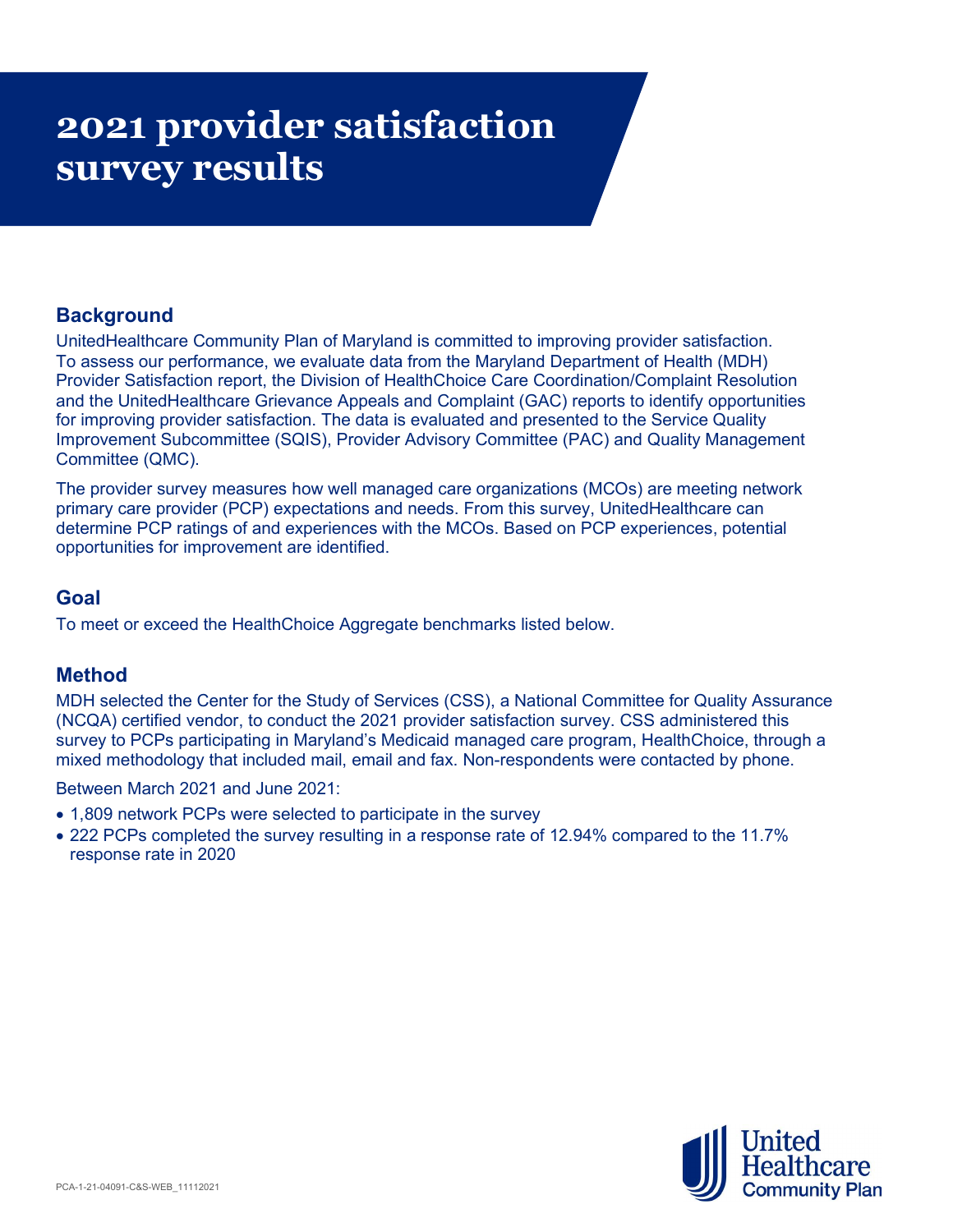+ = UnitedHealthcare 2021 rate is above the HealthChoice Aggregate/UnitedHealthcare 2020/2019 rate

- = UnitedHealthcare 2021 rate is below the HealthChoice Aggregate/UnitedHealthcare 2020/2019 rate

| UnitedHealthcare Summary Rate compared to HealthChoice Aggregate                                                                    |                                            |                                           |                                                  |                                                  |
|-------------------------------------------------------------------------------------------------------------------------------------|--------------------------------------------|-------------------------------------------|--------------------------------------------------|--------------------------------------------------|
| <b>Composite measure and contributing questions</b>                                                                                 | 2021<br><b>Aggregate</b><br><b>Results</b> | <b>2021 UHC</b><br><b>Summary</b><br>Rate | <b>2020 UHC</b><br><b>Summary</b><br><b>Rate</b> | <b>2019 UHC</b><br><b>Summary</b><br><b>Rate</b> |
| <b>Claims composite</b>                                                                                                             | $56.3%$ -                                  | 51.8%                                     | $43.6% +$                                        | $37.5% +$                                        |
| • Accuracy of claims processing                                                                                                     | $59.2%$ -                                  | 56.6%                                     | $47.0% +$                                        | $43.9% +$                                        |
| • Timeliness of initials processing                                                                                                 | $60.5%$ -                                  | 55.7%                                     | $50.0% +$                                        | $37.4% +$                                        |
| • Timeliness of adjustments/<br>appeals claims processing                                                                           | 49.1% -                                    | 43.0%                                     | $33.9% +$                                        | $31.1% +$                                        |
| <b>Pre-authorization composite</b>                                                                                                  | 45.0% -                                    | 32.5%                                     | $32.7%$ -                                        | No Data                                          |
| Timeliness of obtaining authorization of<br>outpatient services                                                                     | $43.1%$ -                                  | 29.1%                                     | $32.4% -$                                        | No Data                                          |
| Overall experience in obtaining prior authorization<br>of outpatient services                                                       | 42.7% -                                    | 29.2%                                     | $32.9% -$                                        | $30.8%$ -                                        |
| Timeliness for obtaining authorization of<br>inpatient services                                                                     | 49.0% -                                    | 38.6%                                     | $34.0% +$                                        | No Data                                          |
| Overall experience in obtaining prior authorization<br>of inpatient services                                                        | 49.6% -                                    | 41.0%                                     | $39.0\%$ -                                       | $30.9% +$                                        |
| Timeliness of obtaining authorization<br>for medications                                                                            | 44.1% -                                    | 29.8%                                     | $29.8% =$                                        | $25.9% +$                                        |
| Overall experience in obtaining prior authorization<br>for medications                                                              | $41.3%$ -                                  | 27.0%                                     | 28.9% -                                          | $27.6%$ -                                        |
| <b>Customer service/provider relations composite</b>                                                                                | $53.4%$ -                                  | 43.5%                                     | $41.2% +$                                        | $38.7%$ +                                        |
| • Process for obtaining member<br>eligibility information                                                                           | 64.6% -                                    | 58.7%                                     | $57.6% +$                                        | $59.4%$ -                                        |
| • Quality of written communication,<br>policy bulletins, and manuals                                                                | $57.3%$ -                                  | 50.2%                                     | $47.2% +$                                        | $39.7% +$                                        |
| • Ease of contacting the correct customer<br>service representative                                                                 | 48.7% -                                    | 33.6%                                     | $34.2% -$                                        | $34.1%$ -                                        |
| • Responsiveness and courtesy of the health plan's<br>Provider relations/customer service                                           | 54.8% -                                    | 45.5%                                     | $44.3% +$                                        | $41.1% +$                                        |
| • Accuracy of responses and/or ability to<br>resolve problems                                                                       | $52.0\%$ -                                 | 43.8%                                     | $37.5% +$                                        | $36.1% +$                                        |
| • Accuracy and accessibility of drug formulary and<br>formulary updates                                                             | $50.0\%$ -                                 | 38.9%                                     | $36.9% -$                                        | $32.9% +$                                        |
| • Overall, how would you rate customer<br>service/provider relations                                                                | 54.6% -                                    | 43.9%                                     | $41.8% +$                                        | $38.4% +$                                        |
| • How would you rate the number and quality of<br>specialists in the network                                                        | $45.2%$ -                                  | 33.5%                                     | $29.9% +$                                        | $27.7% +$                                        |
| <b>Overall satisfaction composite</b>                                                                                               | 83.8% -                                    | 72.8%                                     | $68.6% +$                                        | 73.9% -                                          |
| • Overall satisfaction with UnitedHealthcare                                                                                        | 78.3% -                                    | 65.4%                                     | $59.7% +$                                        | 69.7% -                                          |
| • Would you recommend UnitedHealthcare<br>to patients                                                                               | 86.9% -                                    | 76.9%                                     | $73.9% +$                                        | 77.2% -                                          |
| • Would you recommend UnitedHealthcare<br>to physicians                                                                             | $86.1%$ -                                  | 76.2%                                     | $72.2% +$                                        | $74.9% +$                                        |
| Overall rating for coordination of care/<br>care management                                                                         | $47.1% -$                                  | 31.1%                                     | $37.5%$ -                                        | $32.1%$ -                                        |
| What percentage of your scheduled specified<br><b>MCO appointments are "no show" appointments</b><br>each week (*inverse measure*)? | $83.7% +$                                  | 88.8%                                     | $88.6\% +$                                       | 86.8%+                                           |

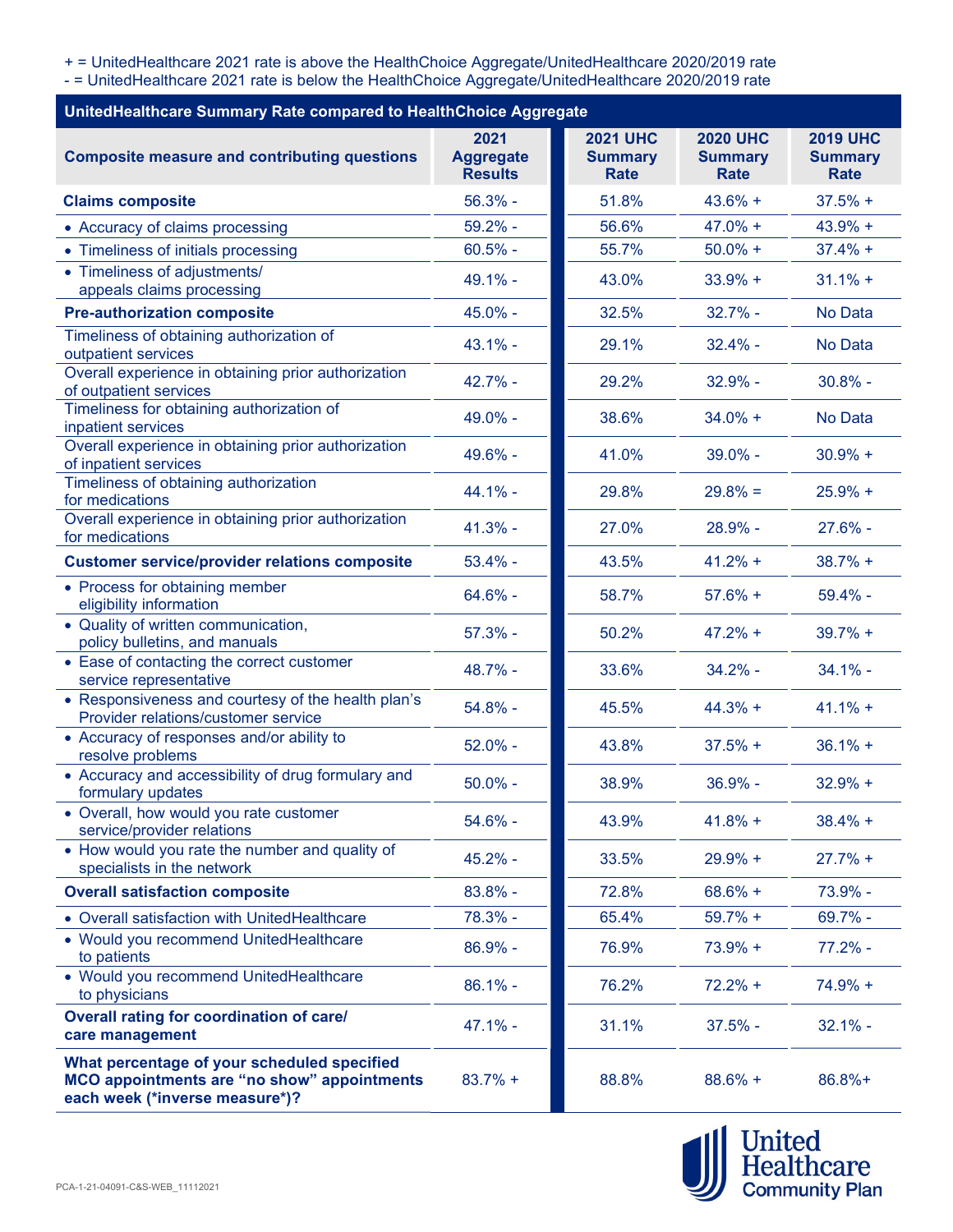#### Loyalty analysis

| Year | Loyal | Indifferent | Not Loyal |
|------|-------|-------------|-----------|
| 2021 | 21.1% | 73.0%       | 5.9%      |
| 2020 | 20.2% | 74.2%       | 5.6%      |
| 2019 | 26.1% | 68.6%       | 5.3%      |

Physician loyalty analysis is performed by examining responses to the following questions:

- Q22. What is your overall satisfaction with Specified MCO?
- Q23. Would you recommend Specified MCO to patients?
- Q24. Would you recommend Specified MCO to other physicians?

All physicians used in this analysis need to have provided a valid response to all 3 questions.

A physician is considered loyal if they provided the following 3 combinations of responses:

|   | <b>Overall Satisfaction with</b><br>Specified MCO (Q22) | <b>Would Recommend Specified</b><br><b>HealthChoice MCO to</b><br>Patients (Q23) | <b>Would Recommend Specified</b><br><b>HealthChoice MCO to Other</b><br><b>Physicians (Q24)</b> |
|---|---------------------------------------------------------|----------------------------------------------------------------------------------|-------------------------------------------------------------------------------------------------|
|   | Very Satisfied                                          | <b>Definitely Yes</b>                                                            | <b>Definitely Yes</b>                                                                           |
| 2 | <b>Very Satisfied</b>                                   | <b>Definitely Yes</b>                                                            | <b>Probably Yes</b>                                                                             |
| 3 | <b>Very Satisfied</b>                                   | <b>Probably Yes</b>                                                              | <b>Definitely Yes</b>                                                                           |

A physician is considered not loyal if they provided the following 3 combinations of responses:

|   | <b>Overall Satisfaction with</b><br><b>Specified MCO (Q22)</b> | <b>Would Recommend Specified</b><br><b>HealthChoice MCO to</b><br>Patients (Q23) | <b>Would Recommend Specified</b><br><b>HealthChoice MCO to Other</b><br><b>Physicians (Q24)</b> |
|---|----------------------------------------------------------------|----------------------------------------------------------------------------------|-------------------------------------------------------------------------------------------------|
|   | Very Dissatisfied                                              | Definitely Not                                                                   | Definitely Not                                                                                  |
| 2 | <b>Very Dissatisfied</b>                                       | Definitely Not                                                                   | <b>Probably Not</b>                                                                             |
| 3 | Very Dissatisfied                                              | <b>Probably Not</b>                                                              | Definitely Not                                                                                  |

# Findings

#### UnitedHealthcare 2021 rate:

- Did not exceed any HealthChoice Aggregates rates
- Exceeded 4 of the 6 composite measures when comparing UnitedHealthcare 2021's rate to 2020's rate - Exceeded 13 of 20 *contributing* measures comparing UnitedHealthcare 2021's rate to 2020's rate

Measure with the Most Significant Increases Comparing 2021's rate to 2020's rate (5 percentage points or better):

- Claims composite
- Accuracy of claims processing
- Timeliness of initials processing
- Timeliness of adjustments/appeals claims processing
- Customer service: Accuracy of responses and/or ability to resolve problems